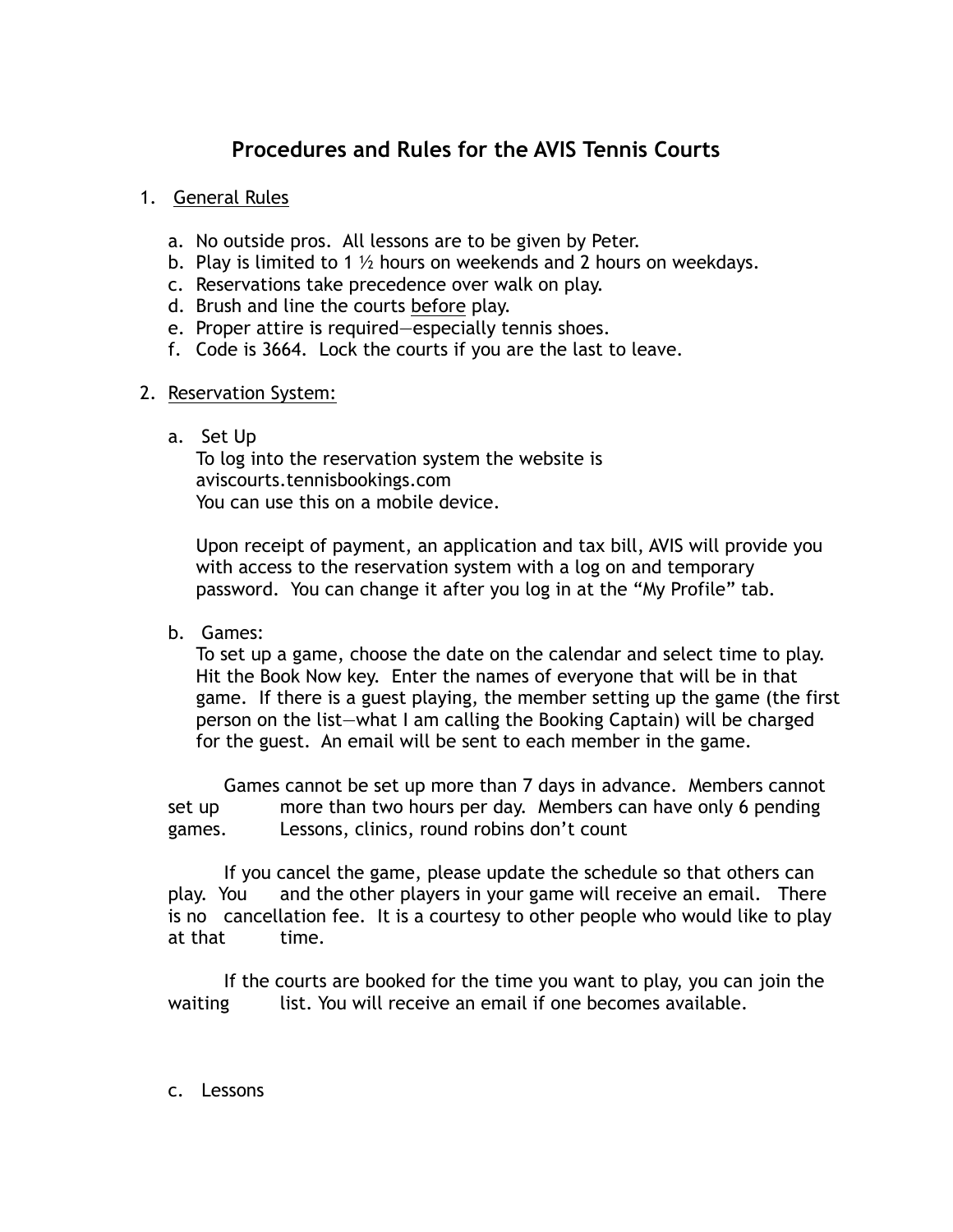Lessons are only going to be after noon on weekends.

During the week, a lesson can be booked whenever Peter is available, unless both courts were booked 24 hours prior.

To schedule a lesson, check the Pro Availability box on the Schedule screen. Enter the time on a court the day you want the lesson. You will be directed to the payment section which is PayPal. You have the option of using your own or creating a Paypal account or using a credit card. You will receive an email to confirm.

If the lesson is canceled, the payment stays in your account for the next time you sign up for a lesson or have guests.

If you have trouble using the system, you can call Peter and he will check his and court availability and set it up in the system for you. You will need to have funds in your account.

#### d. Events

We will be setting up special events—round robins, clinics, parties, etc. Check that tab periodically to see what is happening.

To join a clinic or round robin, go to the Events tab to sign up. You will receive an email confirmation.

### 3. Eligibility:

Only Amagansett residents (property owners and full time renters) are eligible to join. A copy of a tax bill or lease must be included with the application.

4. Fees:

 Annual membership: \$500 per player Guest fees: \$20 per guest Lessons: \$100

You can put funds in your own paypal account or using a credit card and draw down on it throughout the season. At the end AVIS will return unused funds unless you want to consider it a donation.

Please use the system! Even if you walk on the court, enter your usage in the system. This will help everyone know when there is a court available without driving over.

It may seem unnecessary to enter all the players for each game, but it is our only way of ensuring that the courts are used for members.